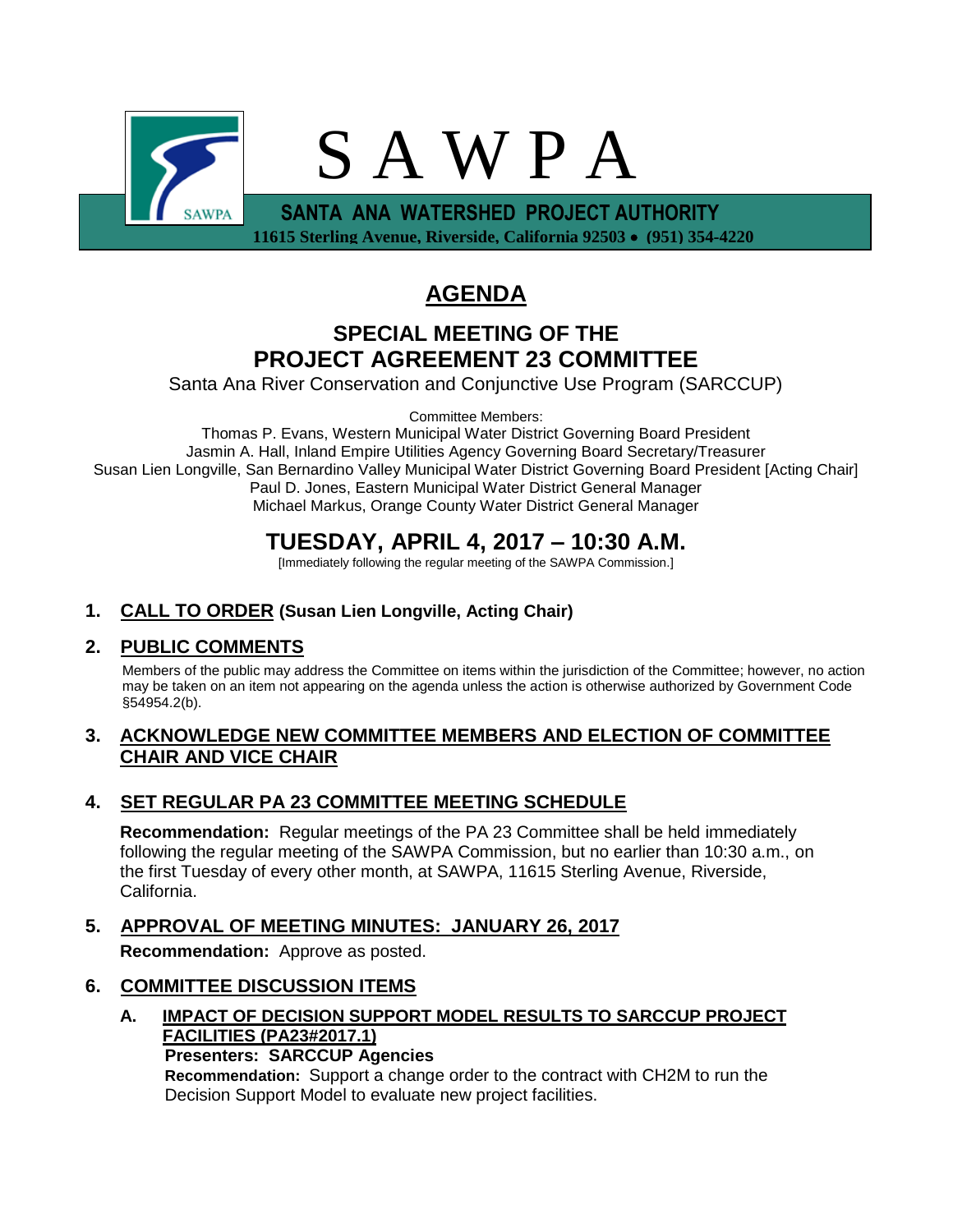#### **B. SUPPORT REQUEST FOR PROPOSALS FOR SARCCUP MASTER PLAN (PA23#2017.2)**

#### **Presenter: SBVMWD**

**Recommendation:** Support a request for proposals (RFP) to be issued by SBVMWD on behalf of the SARCCUP agencies to acquire consultant support in developing the SARCCUP Master Plan.

## **7. INFORMATIONAL REPORTS**

**Recommendation:** Receive and file the following oral/written reports/updates.

- **A. SARCCUP DETAILED SCHEDULE Presenters: RMC | Woodard & Curran**
- **B. CALIFORNIA ENVIRONMENTAL QUALITY ACT DOCUMENTS STATUS Presenter: IEUA**
- **C. SARCCUP CONSERVATION MEASURES COST SHARING AGREEMENT Presenter: WMWD**
- **D. METROPOLITAN WATER DISTRICT OF SOUTHERN CALIFORNIA AGREEMENTS STATUS Presenters: EMWD | SBVMWD**
- **E. SUB-AGREEMENTS STATUS Presenter: SAWPA**
- **F. PROJECT AGREEMENT 23 COMMITTEE REPRESENTATION UPDATE AND MEETING SCHEDULE Presenter: SAWPA**

## **8. COMMITTEE MEMBER REQUESTS FOR FUTURE AGENDA ITEMS**

## **9. ADJOURNMENT**

#### **PLEASE NOTE:**

In compliance with the Americans with Disabilities Act, if you need special assistance to participate in this meeting, please contact the Clerk of the Board at (951) 354-4230. Notification at least 48 hours prior to the meeting will enable staff to make reasonable arrangements to ensure accessibility to this meeting.

Materials related to an item on this agenda submitted to the Committee after distribution of the agenda packet are available for public inspection during normal business hours at the SAWPA office, 11615 Sterling Avenue, Riverside, and available at [www.sawpa.org,](http://www.sawpa.org/) subject to staff's ability to post documents prior to the meeting.

#### **Declaration of Posting**

I, Kelly Berry, Clerk of the Board of the Santa Ana Watershed Project Authority declare that on Thursday, March 30, 2017, a copy of this agenda has been uploaded to the SAWPA website a[t www.sawpa.org](http://www.sawpa.org/) and posted in SAWPA's office at 11615 Sterling Avenue, Riverside, California.

 $\sqrt{s}$ 

\_\_\_\_\_\_\_\_\_\_\_\_\_\_\_\_\_\_\_\_\_\_\_\_\_\_\_\_\_\_\_\_\_\_\_\_\_\_\_ Kelly Berry, CMC